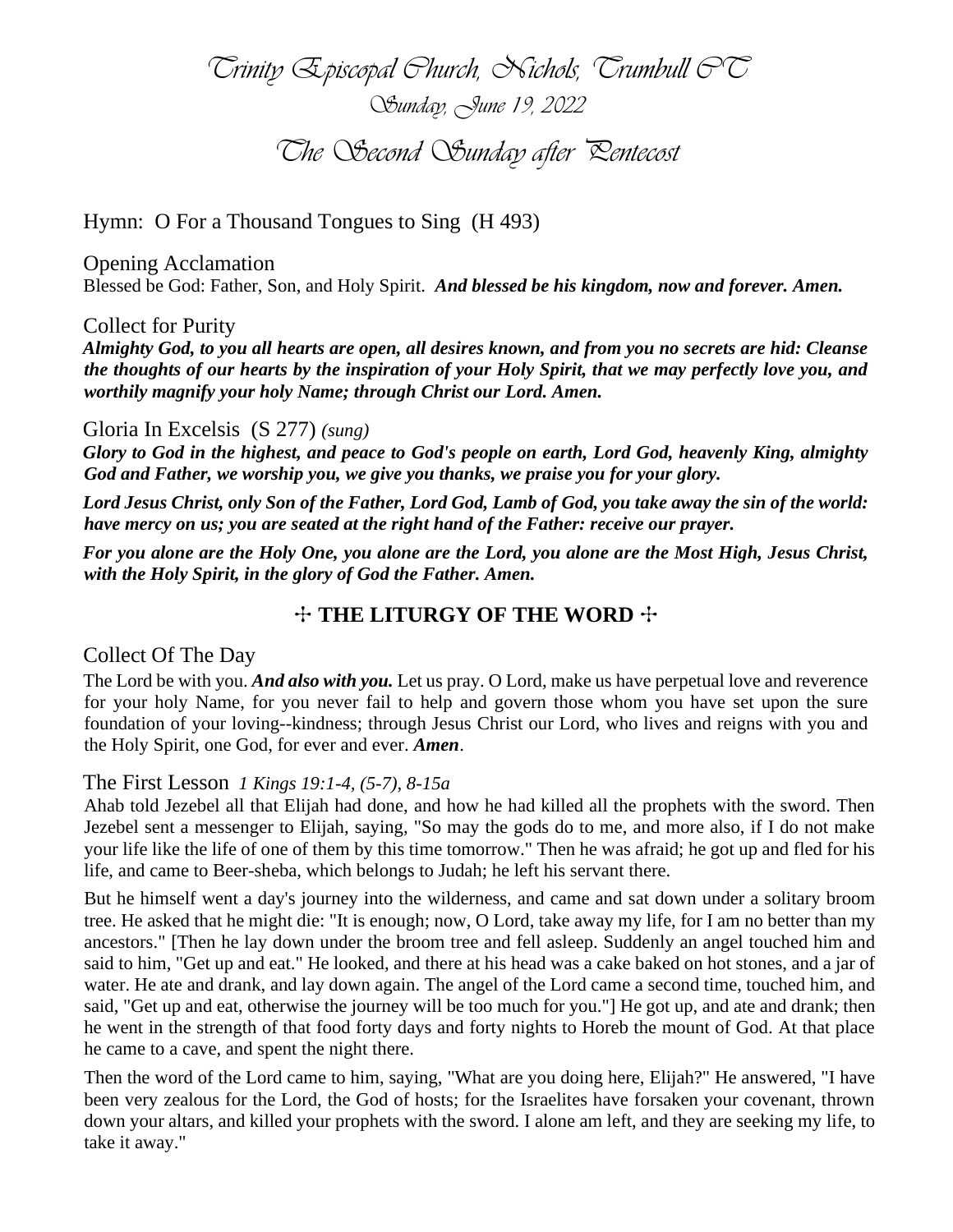He said, "Go out and stand on the mountain before the Lord, for the Lord is about to pass by." Now there was a great wind, so strong that it was splitting mountains and breaking rocks in pieces before the Lord, but the Lord was not in the wind; and after the wind an earthquake, but the Lord was not in the earthquake; and after the earthquake a fire, but the Lord was not in the fire; and after the fire a sound of sheer silence. When Elijah heard it, he wrapped his face in his mantle and went out and stood at the entrance of the cave. Then there came a voice to him that said, "What are you doing here, Elijah?" He answered, "I have been very zealous for the Lord, the God of hosts; for the Israelites have forsaken your covenant, thrown down your altars, and killed your prophets with the sword. I alone am left, and they are seeking my life, to take it away." Then the Lord said to him, "Go, return on your way to the wilderness of Damascus."

Psalm 43 *(Congregation invited to join choir on alternate verses)*

Give judgment for me, O God, and defend my cause against an ungodly / people;\* deliver me from the deceitful / and the wicked.

For you are the God of my strength; why have you put me / from you?\* and why do I go so heavily while the ene/my oppresses me?

Send out your light and your truth, that they may / lead me,\* and bring me to your holy hill and / to your dwelling;

That I may go to the altar of God, to the God of my joy and / gladness;\* and on the harp I will give thanks to / you, O God my God.

Why are you so full of heaviness, / O my soul?\* and why are you so disquiet/ed within me?

Put your / trust in God;\* for I will yet give thanks to him, who is the help of my counte/nance, and my God.

## The Second Lesson *Galatians 3:23-29*

Now before faith came, we were imprisoned and guarded under the law until faith would be revealed. Therefore the law was our disciplinarian until Christ came, so that we might be justified by faith. But now that faith has come, we are no longer subject to a disciplinarian, for in Christ Jesus you are all children of God through faith. As many of you as were baptized into Christ have clothed yourselves with Christ. There is no longer Jew or Greek, there is no longer slave or free, there is no longer male and female; for all of you are one in Christ Jesus. And if you belong to Christ, then you are Abraham's offspring, heirs according to the promise.

Gradual Hymn: *REFRAIN Cantor intones, congregation repeats* Alleluia, Alleluia, Alleluia!

# The Gospel *Luke 8:26-39*

The Holy Gospel of our Lord Jesus Christ according to Luke. *Glory to you, Lord Christ.* Jesus and his disciples arrived at the country of the Gerasenes, which is opposite Galilee. As he stepped out on land, a man of the city who had demons met him. For a long time he had worn no clothes, and he did not live in a house but in the tombs. When he saw Jesus, he fell down before him and shouted at the top of his voice, "What have you to do with me, Jesus, Son of the Most High God? I beg you, do not torment me" -- for Jesus had commanded the unclean spirit to come out of the man. (For many times it had seized him; he was kept under guard and bound with chains and shackles, but he would break the bonds and be driven by the demon into the wilds.) Jesus then asked him, "What is your name?" He said, "Legion"; for many demons had entered him. They begged him not to order them to go back into the abyss.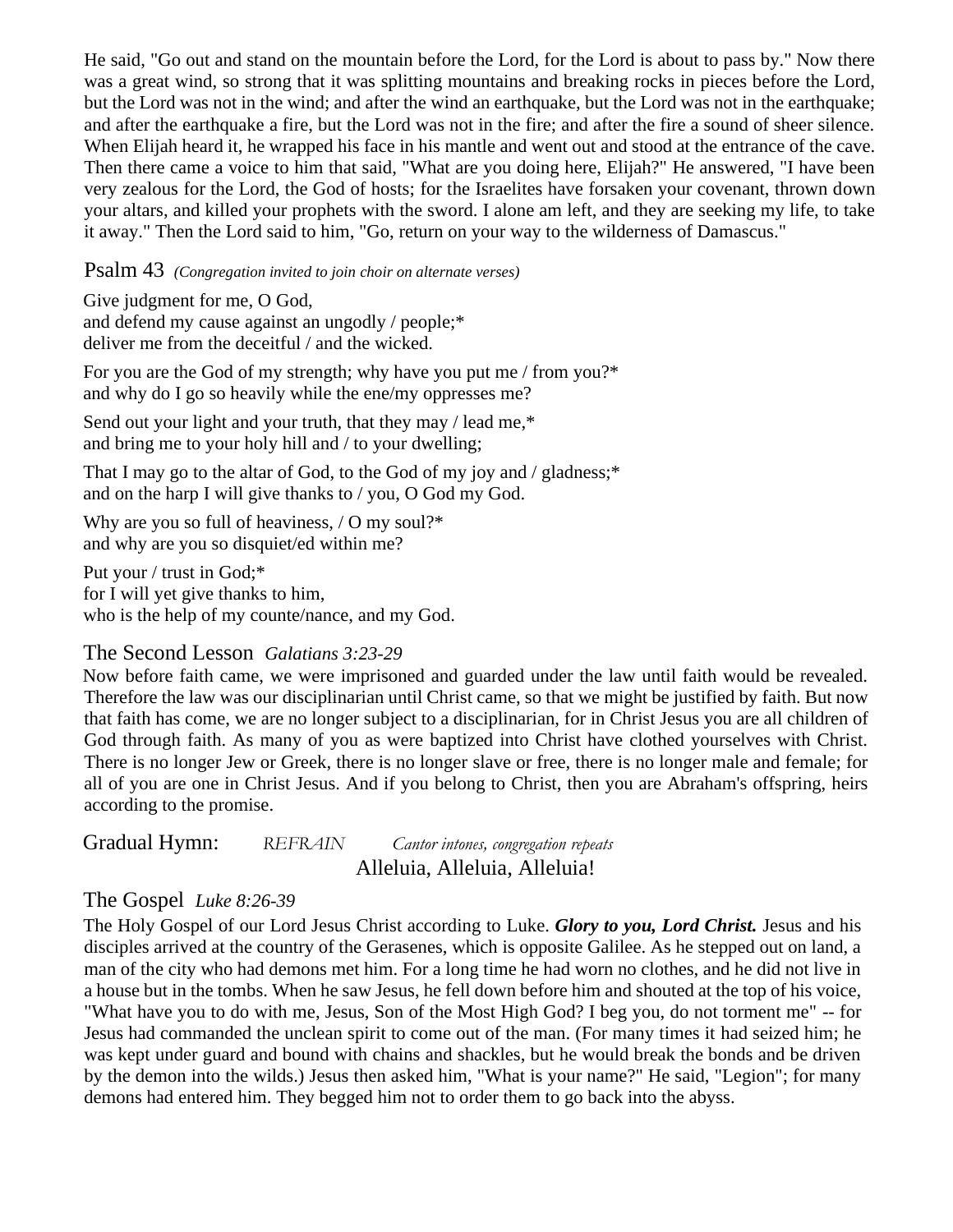Now there on the hillside a large herd of swine was feeding; and the demons begged Jesus to let them enter these. So he gave them permission. Then the demons came out of the man and entered the swine, and the herd rushed down the steep bank into the lake and was drowned.

When the swineherds saw what had happened, they ran off and told it in the city and in the country. Then people came out to see what had happened, and when they came to Jesus, they found the man from whom the demons had gone sitting at the feet of Jesus, clothed and in his right mind. And they were afraid. Those who had seen it told them how the one who had been possessed by demons had been healed. Then all the people of the surrounding country of the Gerasenes asked Jesus to leave them; for they were seized with great fear. So he got into the boat and returned. The man from whom the demons had gone begged that he might be with him; but Jesus sent him away, saying, "Return to your home, and declare how much God has done for you." So he went away, proclaiming throughout the city how much Jesus had done for him.

The Homily

The Nicene Creed

*We believe in one God, the Father, the Almighty, maker of heaven and earth, of all that is, seen and unseen. We believe in one Lord, Jesus Christ, the only Son of God, eternally begotten of the Father, God from God, Light from Light, true God from true God, begotten, not made, of one Being with the Father. Through him all things were made.* 

*For us and for our salvation he came down from heaven: by the power of the Holy Spirit he became incarnate from the Virgin Mary, and was made man. For our sake he was crucified under Pontius Pilate; he suffered death and was buried. On the third day he rose again in accordance with the Scriptures; he ascended into heaven and is seated at the right hand of the Father. He will come again in glory to judge the living and the dead, and his kingdom will have no end.* 

*We believe in the Holy Spirit, the Lord, the giver of life, who proceeds from the Father and the Son. With the Father and the Son he is worshiped and glorified. He has spoken through the Prophets. We believe in one holy catholic and apostolic Church. We acknowledge one baptism for the forgiveness of sins. We look for the resurrection of the dead and the life of the world to come. Amen.* 

The Prayers of the People

With all our heart and with all our mind, let us pray to the Lord, saying "Lord, have mercy."

For the peace from above, for the loving-kindness of God, and for the salvation of our souls, let us pray to the Lord. *Lord, have mercy.*

For the peace of the world, for the welfare of the Holy Church of God, and for the unity of all peoples, let us pray to the Lord. *Lord, have mercy.*

For all clergy and people, let us pray to the Lord. *Lord, have mercy.*

For all in authority, let us pray to the Lord. *Lord, have mercy.*

For every city and community, and for those who live in them, let us pray to the Lord. *Lord, have mercy.*

For the good earth which God has given us, and for the wisdom and will to conserve it, let us pray to the Lord. *Lord, have mercy.*

For the aged and infirm, for the widowed and orphans, and for the sick and the suffering, let us pray to the Lord. *Lord, have mercy.*

For the poor and the oppressed, for the unemployed and the destitute, for prisoners and captives, and for all who remember and care for them, let us pray to the Lord. *Lord, have mercy.*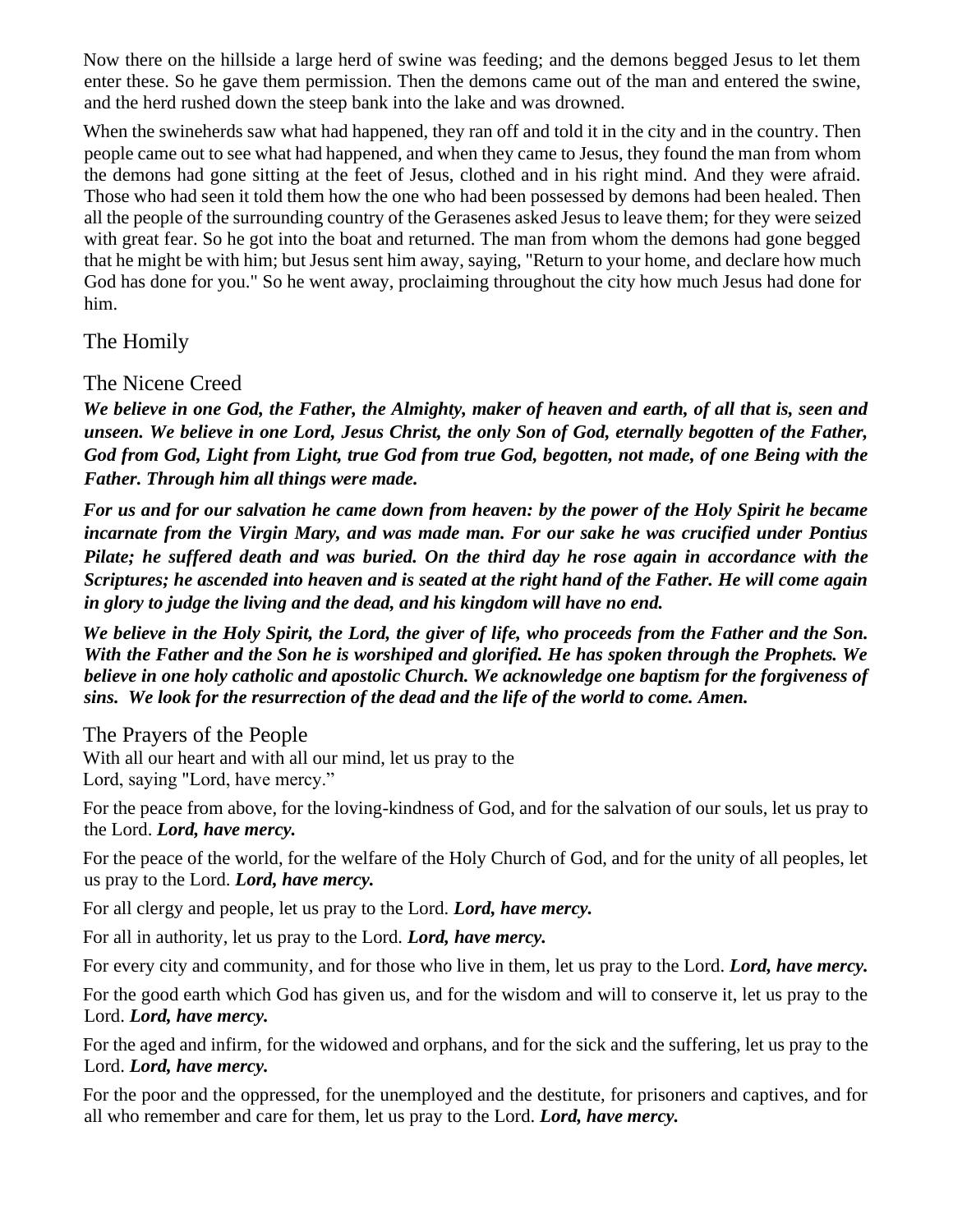For all who have died in the hope of the resurrection, and for all the departed, let us pray to the Lord. *Lord, have mercy.*

For deliverance from all danger, violence, oppression, and degradation, let us pray to the Lord. *Lord, have mercy.*

For the absolution and remission of our sins and offenses, let us pray to the Lord. *Lord, have mercy.*

That we may end our lives in faith and hope, without suffering and without reproach, let us pray to the Lord. *Lord, have mercy.*

In the communion of saints, let us commend ourselves, and one another, and all our life, to Christ our God. *To thee, O Lord our God.*

Prayers for Transition *(Officiant and People)*

## For the ECCT:

*Good and gracious God, we stand on the threshold of a new time for our diocese. As we cross that threshold hand in hand in thankfulness with our new Bishop-elect, Jeffrey Mello, pour upon us an abundance of your grace and guidance that together we may seek to be about the building up of your Kingdom in this place. We pray in the name of Jesus Christ our Lord. Amen*

### For Trinity:

*Oh God, you know us better than we know ourselves. Guide us throughout our time of transition. Empower each one of us to use our unique gifts in ministry, to share openly and honestly our thoughts, to respect the opinions of others, and to encourage humility, patience, and joy. Instill in us a vision of the Church's family; that, guided by your Holy Spirit, we will be united in love and joyfully accomplish this mission, through Jesus Christ our Lord. Amen*

Prayer for the Lambeth Conference and Episcopal Church Triennial Convention

*O Lord and Ruler of all, please send your holy spirit upon those who gather for the General Convention of our Church and for the bishops of our communion as they gather in Lambeth. Guide them to discern your will and enable them to spread forth the Gospel. May they and we be infused with the Holy Spirit to act in your name. Amen*

## Confession and Absolution

Let us confess our sins against God and our neighbor.

*Most merciful God, we confess that we have sinned against you in thought, word, and deed, by what we have done, and by what we have left undone. We have not loved you with our whole heart; we have not loved our neighbors as ourselves. We are truly sorry and we humbly repent. For the sake of your Son Jesus Christ, have mercy on us and forgive us; that we may delight in your will, and walk in your ways, to the glory of your Name. Amen.*

Almighty God have mercy on you, forgive you all your sins through our Lord Jesus Christ, strengthen you in all goodness, and by the power of the Holy Spirit keep you in eternal life. *Amen.*

The Peace The peace of the Lord be always with you. *And also with you.*

Welcome and Announcements

The Offertory Sentence

# ✣ **THE HOLY EUCHARIST** ✣

The Offertory Hymn: In Christ There Is No East or West (LEVAS 62)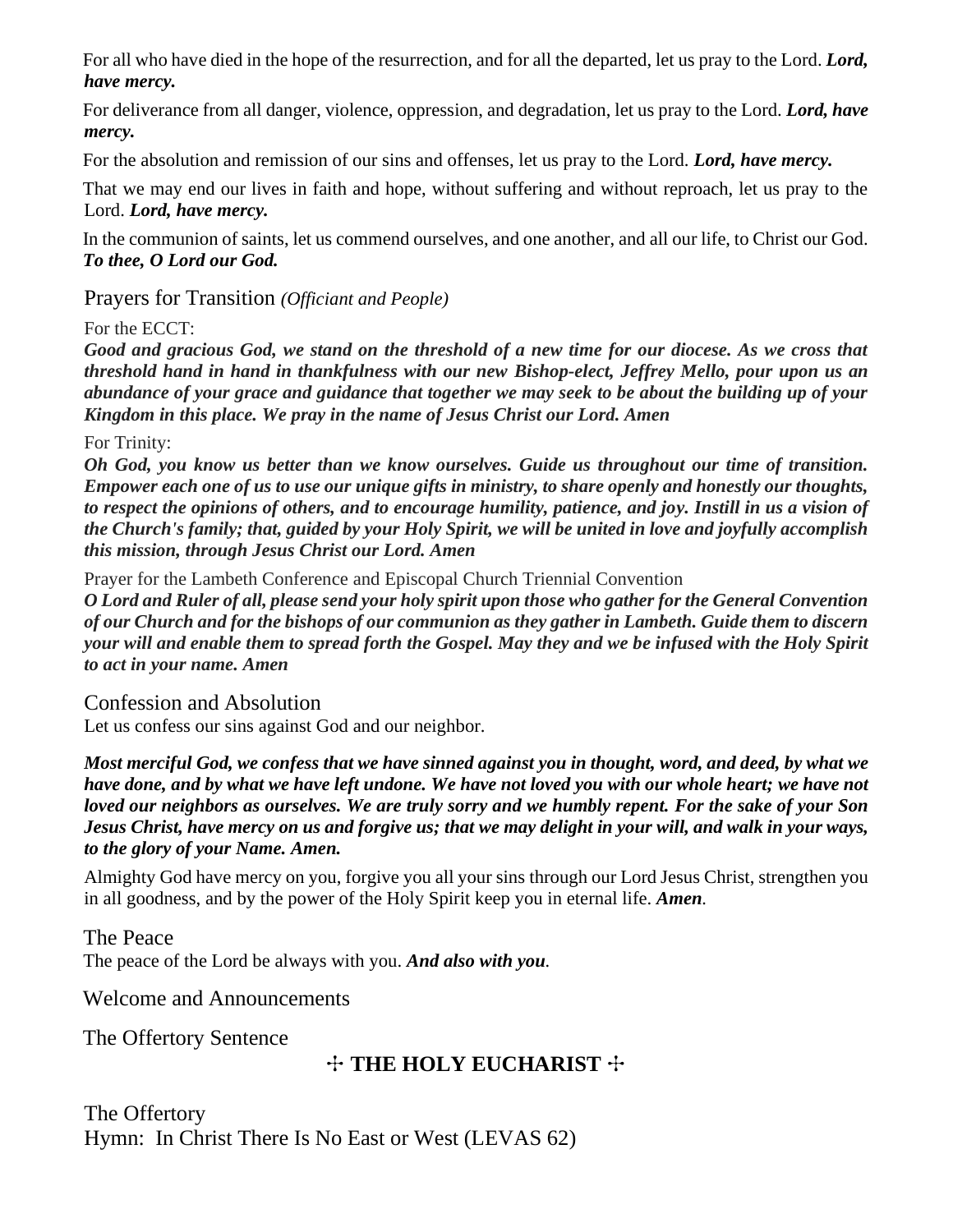*(to be sung) Praise God, from whom all blessings flow; Praise him, all creatures here below; Praise him above, ye heav'nly hosts; Praise Father, Son, and Holy Ghost.*

### The Great Thanksgiving

The Lord be with you. *And also with you.* Lift up your hearts. *We lift them to the Lord.* Let us give thanks to the Lord our God. *It is right to give God thanks and praise* It is right, and a good and joyful thing, always and everywhere to give thanks to you, Father Almighty, For you are the source of light and life, you made us in your image, and called us to a new life in Jesus Christ our Lord. Therefore we praise you, joining our voices with Angels and Archangels and with all the company of heaven, who for ever sing this hymn to proclaim the glory of your Name:

### *Sanctus (Sung to Land of Rest)*

*Holy, Holy, Holy Lord, God of power and might, heaven and earth are full of your glory. Hosanna in the highest. Blessed is he who comes in the name of the Lord. Hosanna in the highest. Hosanna in the highest.*

Holy and gracious Father: In your infinite love you made us for yourself, and, when we had fallen into sin and become subject to evil and death, you, in your mercy, sent Jesus Christ, your only and eternal Son, to share our human nature, to live and die as one of us, to reconcile us to you, the God and Father of all. He stretched out his arms upon the cross, and offered himself, in obedience to your will, a perfect sacrifice for the whole world.

On the night he was handed over to suffering and death, our Lord Jesus Christ took bread; and when he had given thanks to you, he broke it, and gave it to his disciples, and said, "Take, eat: This is my Body, which is given for you. Do this for the remembrance of me."

After supper he took the cup of wine; and when he had given thanks, he gave it to them, and said, "Drink this, all of you: This is my Blood of the new Covenant, which is shed for you and for many for the forgiveness of sins. Whenever you drink it, do this for the remembrance of me."

Therefore we proclaim the mystery of faith:

### *Christ has died. Christ is risen. Christ will come again.*

We celebrate the memorial of our redemption, O Father, in this sacrifice of praise and thanksgiving. Recalling his death, resurrection, and ascension, we offer you these gifts.

Sanctify them by your Holy Spirit to be for your people the Body and Blood of your Son, the holy food and drink of new and unending life in him. Sanctify us also that we may faithfully receive this holy Sacrament, and serve you in unity, constancy, and peace; and at the last day bring us with all your saints into the joy of your eternal kingdom.

All this we ask through your Son Jesus Christ: By him, and with him, and in him, in the unity of the Holy Spirit all honor and glory is yours, Almighty Father, now and for ever. *Amen.*

The Lord's Prayer And now, as our Savior Christ has taught us, we are bold to pray: *Our Father, who art in heaven, hallowed be thy Name, thy kingdom come, thy will be done, on earth as it is in heaven. Give us this day our daily bread. And forgive us our trespasses, as we forgive those who trespass against us. And lead us not into temptation,*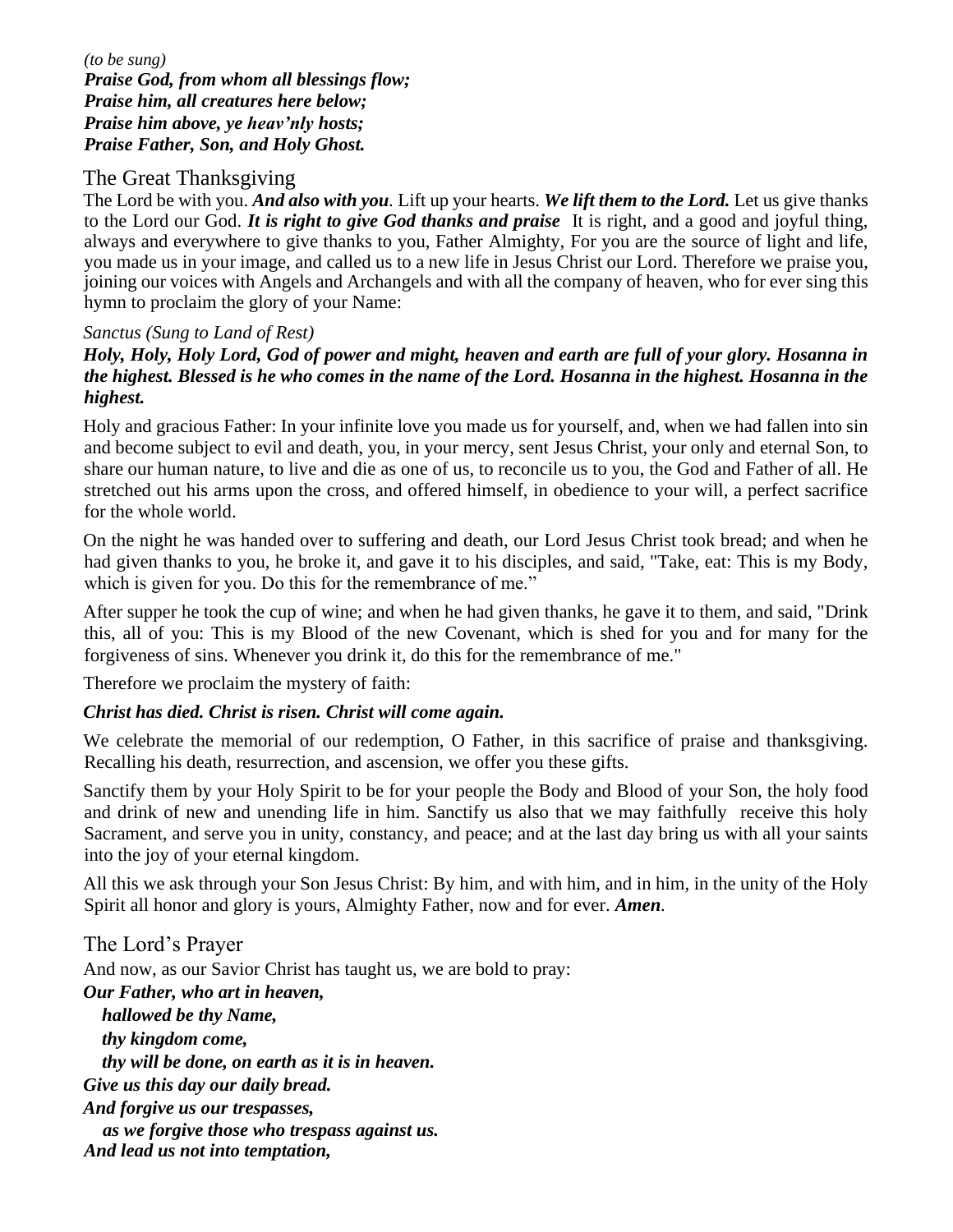*but deliver us from evil. For thine is the kingdom, and the power, and the glory, for ever and ever. Amen.* 

The Breaking of the Bread Alleluia. Christ our Passover is sacrificed for us; *Therefore let us keep the feast. Alleluia.*

### Fraction Anthem: Angus Dei (S 161) (*sung*)

*Lamb of God, you take away the sins of the world: have mercy on us. Lamb of God, you take away the sins of the world: have mercy on us Lamb of God, you take away the sins of the worl: grant us peace.*

The Gifts of God for the People of God. Take them in remembrance that Christ lived, died and rose again for you, and feed on him in your hearts by faith, with thanksgiving.

The Communion Communion Hymn: One Bread, One Body (LEVAS 151)

Prayer After Communion

*Eternal God, heavenly Father, you have graciously accepted us as living members of your Son our Savior Jesus Christ, and you have fed us with spiritual food in the Sacrament of his Body and Blood. Send us now into the world in peace, and grant us strength and courage to love and serve you with gladness and singleness of heart; through Christ our Lord. Amen.* 

The Blessing

Hymn: Come, Thou Fount of Every Blessing (H 686)

The Dismissal

*The altar flowers this morning are given in celebration of all our talented musicians.*

| Clergy      | The Rev. Peter Powell   |
|-------------|-------------------------|
|             | The Rev. Diane Peterson |
| Intercessor | Simon Howes             |
| Lectors     | Jami Carlacio           |
|             | Nancy Wilson            |
| Organ       | <b>Herb Lazration</b>   |
| Usher       | Joe Buzzeo              |